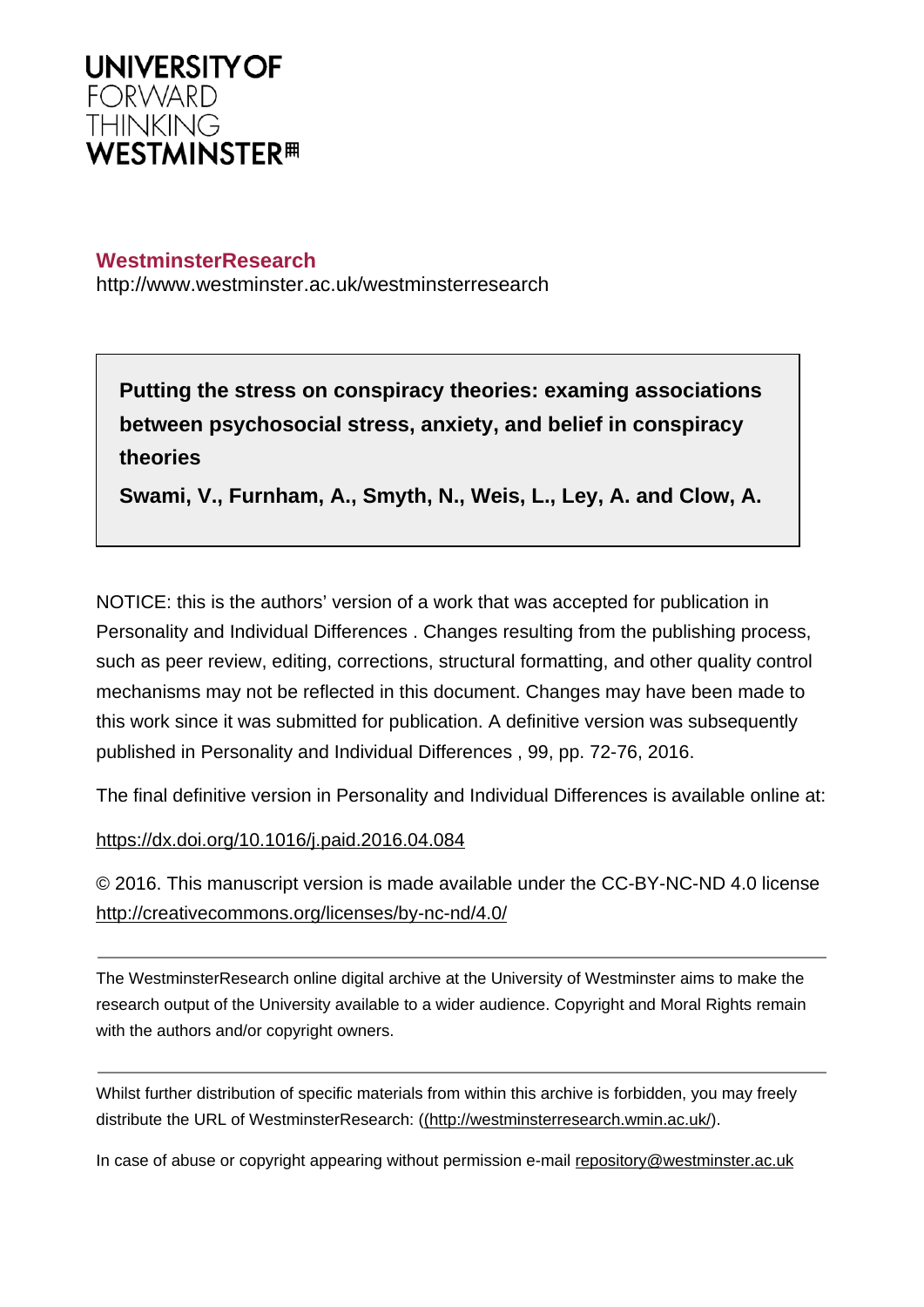## Running head: STRESS AND CONSPIRACY THEORIES

Putting the Stress on Conspiracy Theories: Examining Associations between Psychological Stress, Anxiety, and Belief in Conspiracy Theories

Viren Swami<sup>1-2</sup>, Adrian Furnham<sup>3</sup>, Nina Smyth<sup>4</sup>, Laura Weis<sup>3</sup>, Alixe Lay<sup>5</sup>, & Angela Clow<sup>4</sup>

<sup>1</sup>Department of Psychology, Anglia Ruskin University, Cambridge, UK

2 Department of Psychology, HELP University College, Kuala Lumpur, Malaysia

<sup>3</sup> Department of Clinical, Educational, and Health Psychology, University College London,

London, UK

4 Department of Psychology, University of Westminster, London, UK

5 Department of Psychology, University of Bath, Bath, UK

Address correspondence to: Prof. Viren Swami, Department of Psychology, East Road, Cambridge, Cambridgeshire CB1 1PT, UK. Email: viren.swami@anglia.ac.uk.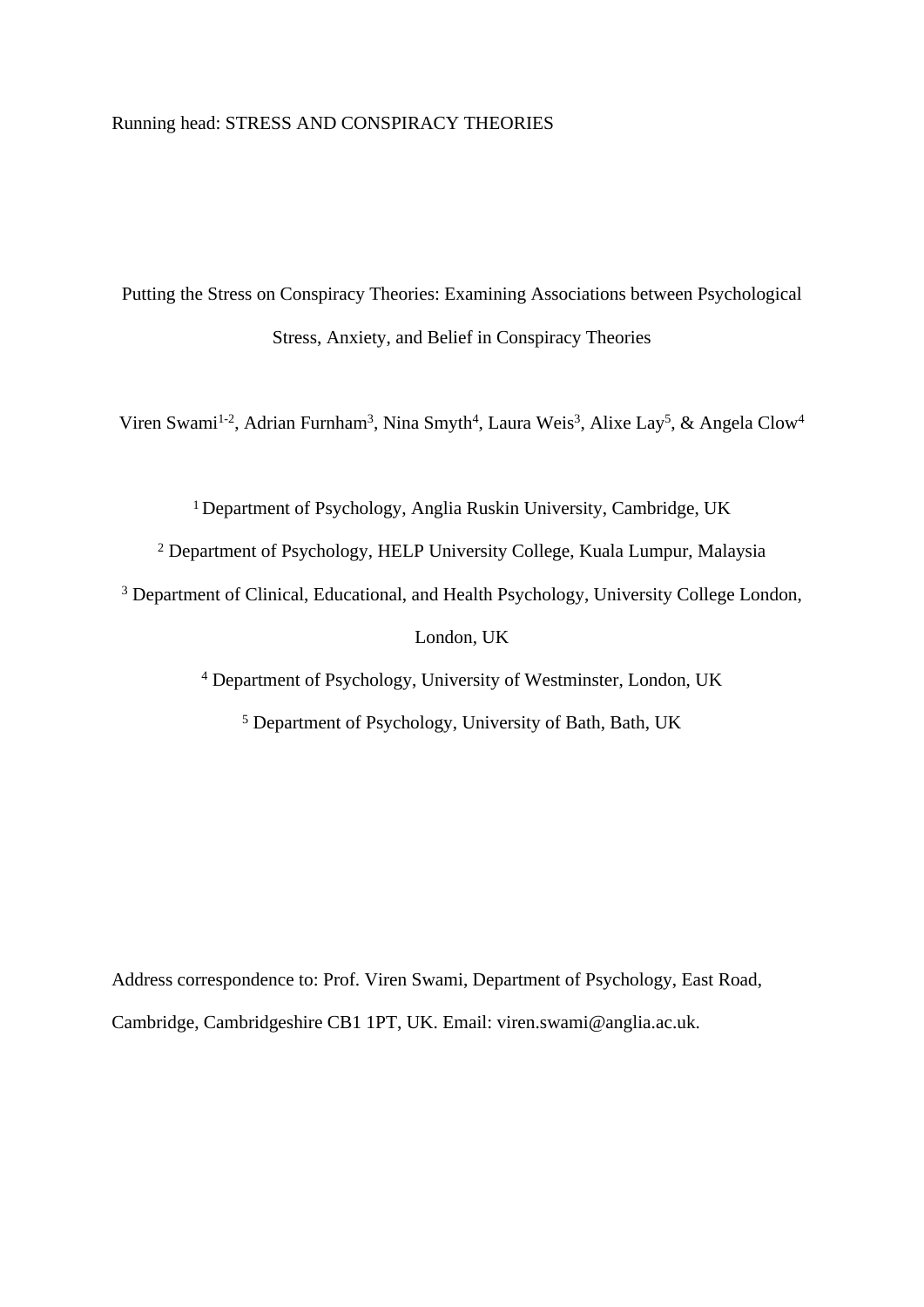#### Abstract

Psychological stress and anxiety may be antecedents of belief in conspiracy theories, but tests of this hypothesis are piecemeal. Here, we examined the relationships between stress, anxiety, and belief in conspiracy theories in a sample of 420 U.S. adults. Participants completed measures of belief in conspiracy theories, perceived stress, stressful life events, trait and state anxiety, episodic tension, and demographic information. Regression analysis indicated that more stressful life events and greater perceived stress predicted belief in conspiracy theories once effects of social status and age were accounted for  $(Adj. R<sup>2</sup> = .09)$ . State and trait anxiety and episodic tension were not significant predictors. These findings point to stress as a possible antecedent of belief in conspiracy theories.

*Keywords*: Conspiracy theories; Stress; Anxiety; Perceived stress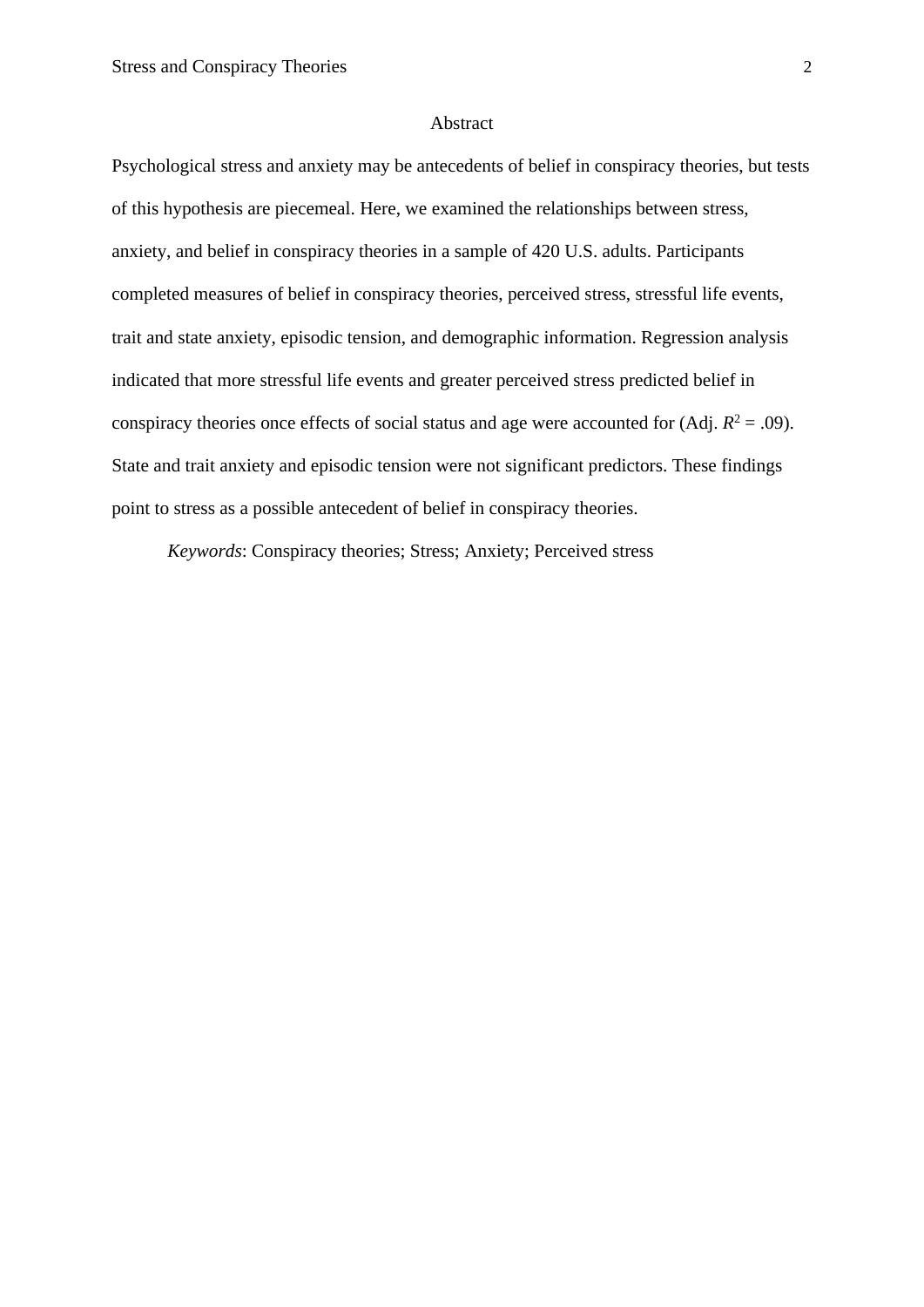Conspiracy theories allege that multiple actors are intentionally plotting to accomplish malevolent goals (Swami & Furnham, 2014). Examples include the belief that the Apollo moon landings were staged and the assassination of Martin Luther King, Jr., was the result of an organised plot by U.S. government agencies (Swami, Chamorro-Premuzic, & Furnham, 2010). Although *prima facie* evidence supporting conspiracy theories is usually scant, such beliefs are widespread. For example, nationally representative surveys have reported that half of the American public endorse at least one conspiracy theory (Oliver & Wood, 2014). This is concerning because conspiracist ideation is associated with negative health, sociopolitical, and environmental consequences (for a review, see Douglas, Sutton, Jolley, & Wood, 2016).

To date, most research on the antecedents of conspiracist ideation have focused on latent psychopathology (e.g., schizotypy and maladaptive personality traits; Barron, Morgan, Towell, Altemeyer, & Swami, 2014; Swami, Weis, Lay, Barron, & Furnham, 2016), biased cognitions (e.g., errors of probabilistic reasoning; Brotherton & French, 2014), and individual differences in traits such as thinking styles, political cynicism, and self-esteem (e.g., Abalakina-Paap, Stephan, Craig, & Gregory, 1999; Brotherton, French, & Pickering, 2013; Swami et al., 2010, 2011; Swami, Voracek, Stieger, Tran, & Furnham, 2014). Just as important as these perspectives is the broader psychosocial context in which conspiracy theories emerge.

In particular, psychological stress and anxiety have been identified as factors that are related to belief in conspiracy theories. This perspective stems from the idea that conspiracy theories provide simplified, causal explanations for distressing events (Hofstadter, 1966) and conceptualises conspiracy theories as neutral, rational narratives of the world (Nefes, 2015). This perspective also suggests that conspiracy theories help to regulate levels of acute stress. That is, by reinstalling a sense of order, control, and predictability following a distressing external threat, conspiracy theories help individuals to regulate their own negative emotions,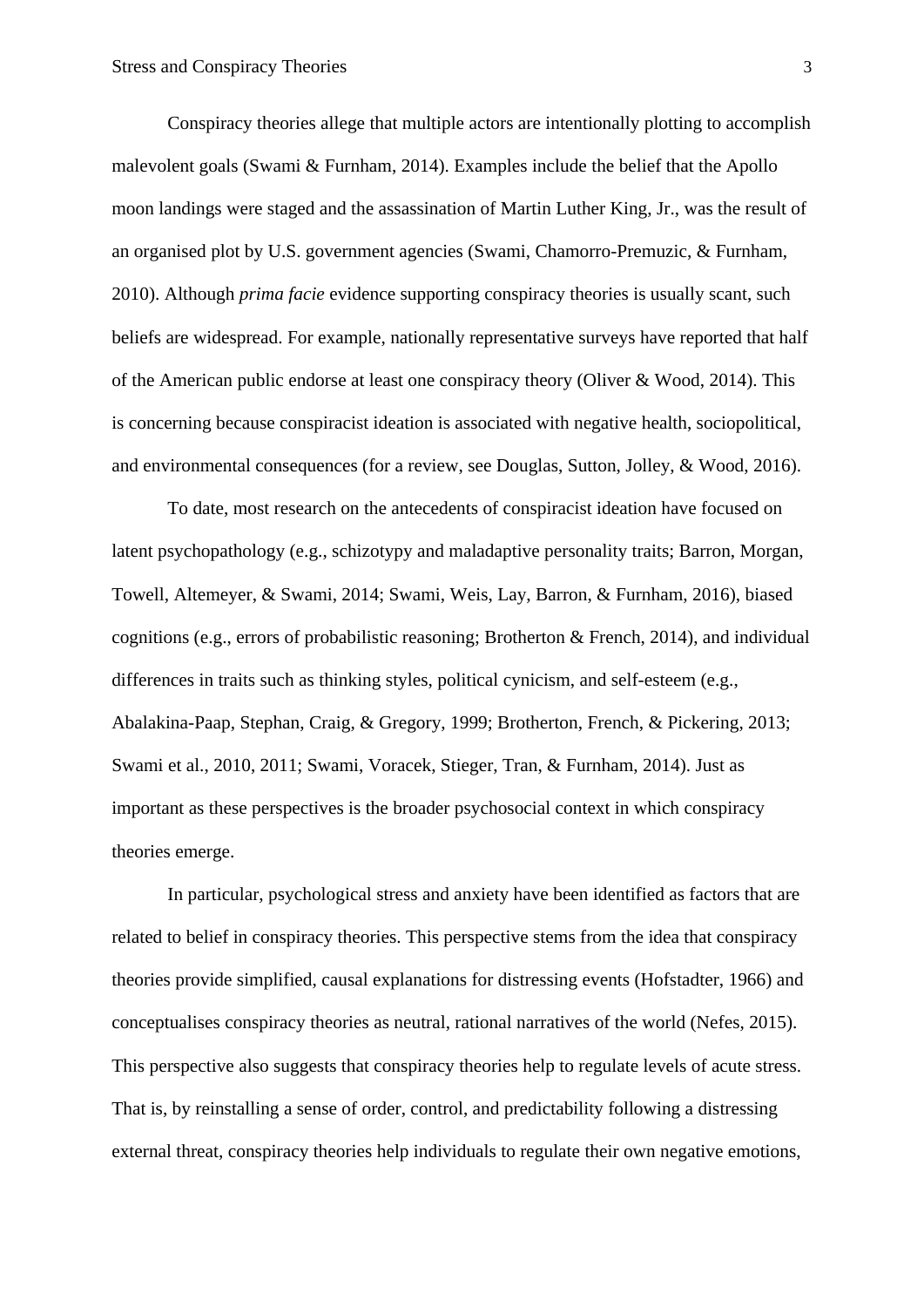restore a sense of agency, and maintain self-esteem (Robins & Post, 1997). To date, however, evidence of associations between stress, anxiety, and belief in conspiracy theories has been piecemeal.

In terms of anxiety, Grzesiak-Feldman (2013) reported that both state and trait anxiety were significantly and positively correlated with conspiracy thinking about outgroups, although the sample size in this study was small  $(N = 87)$ . In an earlier study of high school students  $(N = 118)$ , however, Grzesiak-Feldman  $(2007)$  reported that trait, but not state, anxiety was significantly correlated with conspiracist ideation, but the relationship was positive in boys and negative in girls. Two further studies (Grzesiak-Feldman, 2013, Studies 2-3) also found that pre-exam anxiety increased conspiracist ideation about Jewish people, possibly because anxiety led to greater processing of information related to threat-related outgroups. Similarly, Radnitz and Underwood (2016) reported that an anxiety prime increased conspiracist beliefs following exposure to a mock news article.

To our knowledge, previous research has not directly assessed relationships between psychological stress and conspiracist ideation, although indirect evidence is supportive. For example, distressing experiences (e.g., a perceived lack of control, subjective uncertainty) heighten the tendency to perceive patterns in unrelated stimuli (Whitson & Galinky, 2008) and to make dispositional inferences about others (Sullivan, Landau, & Rothschild, 2010), which promote conspiracist ideation (van Prooijen & Jostmann, 2013). Stressful situations also increase the tendency to think less analytically (Starcke & Brand, 2012), which in turn promotes belief in conspiracy theories (Swami et al., 2014). These studies point to anxiety, and possibly stress, as antecedents of belief in conspiracy theories, but the literature remains equivocal and limited.

Here, we tested the hypothesis that greater psychological stress and anxiety are associated with belief in conspiracy theories. Stress, in this view, is experienced in response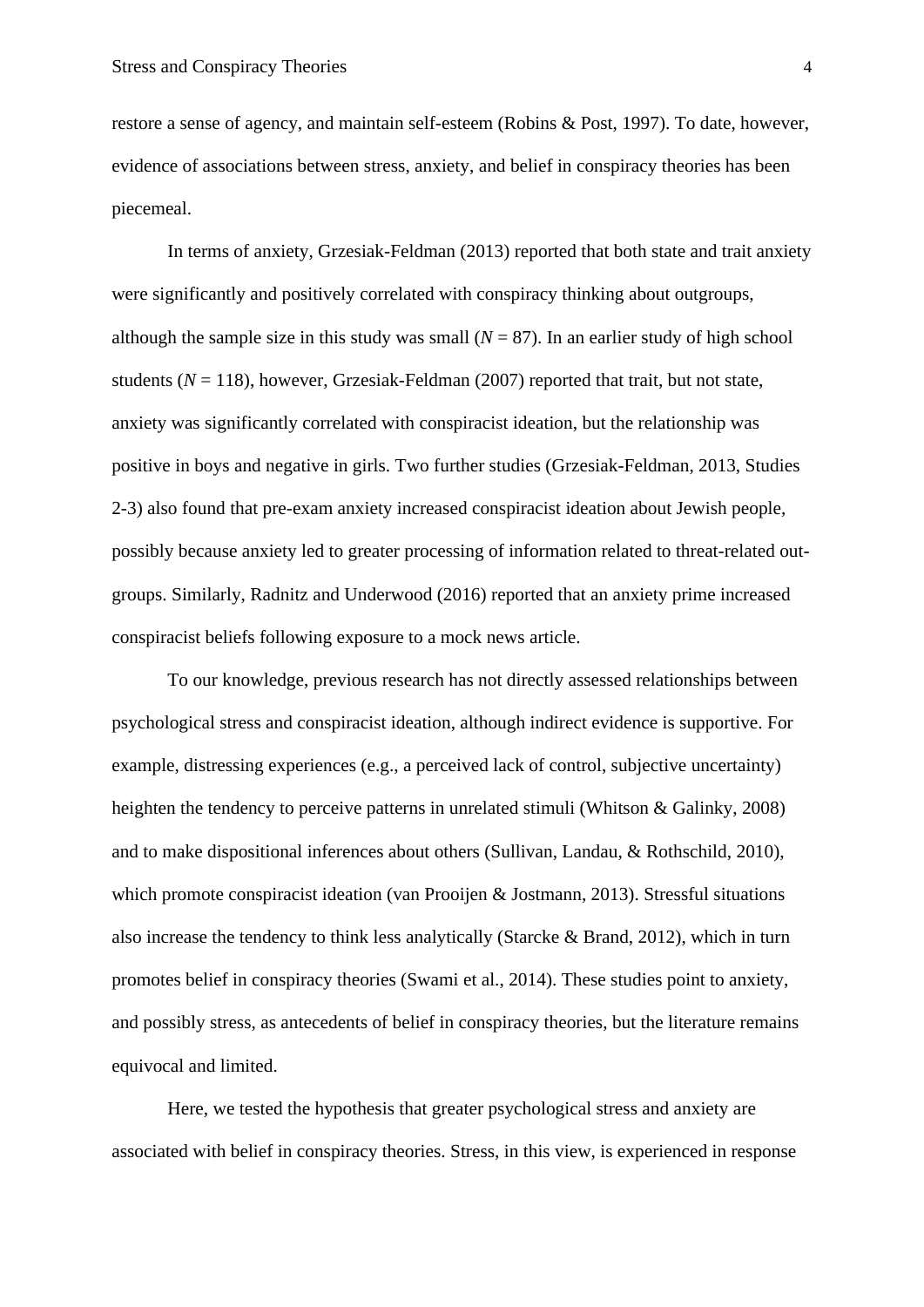to a range of stimuli; within manageable parameters, one's sense of well-being can be maintained, but if these stimuli go beyond normal limits, they become stressors. As such we hypothesised that higher stress would be associated with greater endorsement of conspiracy theories. To operationalise stress, we used self-report measures of perceived chronic stress (i.e., respondents' subjective appraisal of events as threatening or challenging in the last month) and the incidence of major stressful life events in the last 6 months, with the expectation that both variables would be positively associated with belief in conspiracy theories.

We also examined associations between belief conspiracy theories and anxiety, which was operationalised as state anxiety, trait anxiety, and episodic tension. There were two reasons for this. First, inclusion of these measures helps to provide insight into earlier equivocal relationships between anxiety and belief in conspiracy theories (Gzresiak-Feldman, 2007, 2013). Second, because stress and anxiety are inherently linked (Everly, 1990), the concurrent inclusion of these variables allows us to distinguish between stress and anxiety as antecedents of belief in conspiracy theories. Additionally, because those with lower social status are known to report more stressful life events and anxiety (Blair, 2010), we controlled for subjective social status in our analyses.

#### **Method**

## **Procedures and Participants**

The study was approved by the relevant university ethics committee. Data were collected via Amazon's Mechanical Turk (MTurk) website in September 2015. MTurk samples are more demographically-diverse than standard Internet samples and the site is accepted as a source of high-quality data for social science research (Buhrmester, Kwang, & Gosling, 2011). A brief study description, including estimated duration and compensation, was posted on the website and advertised to MTurk workers who achieved a > 98% approval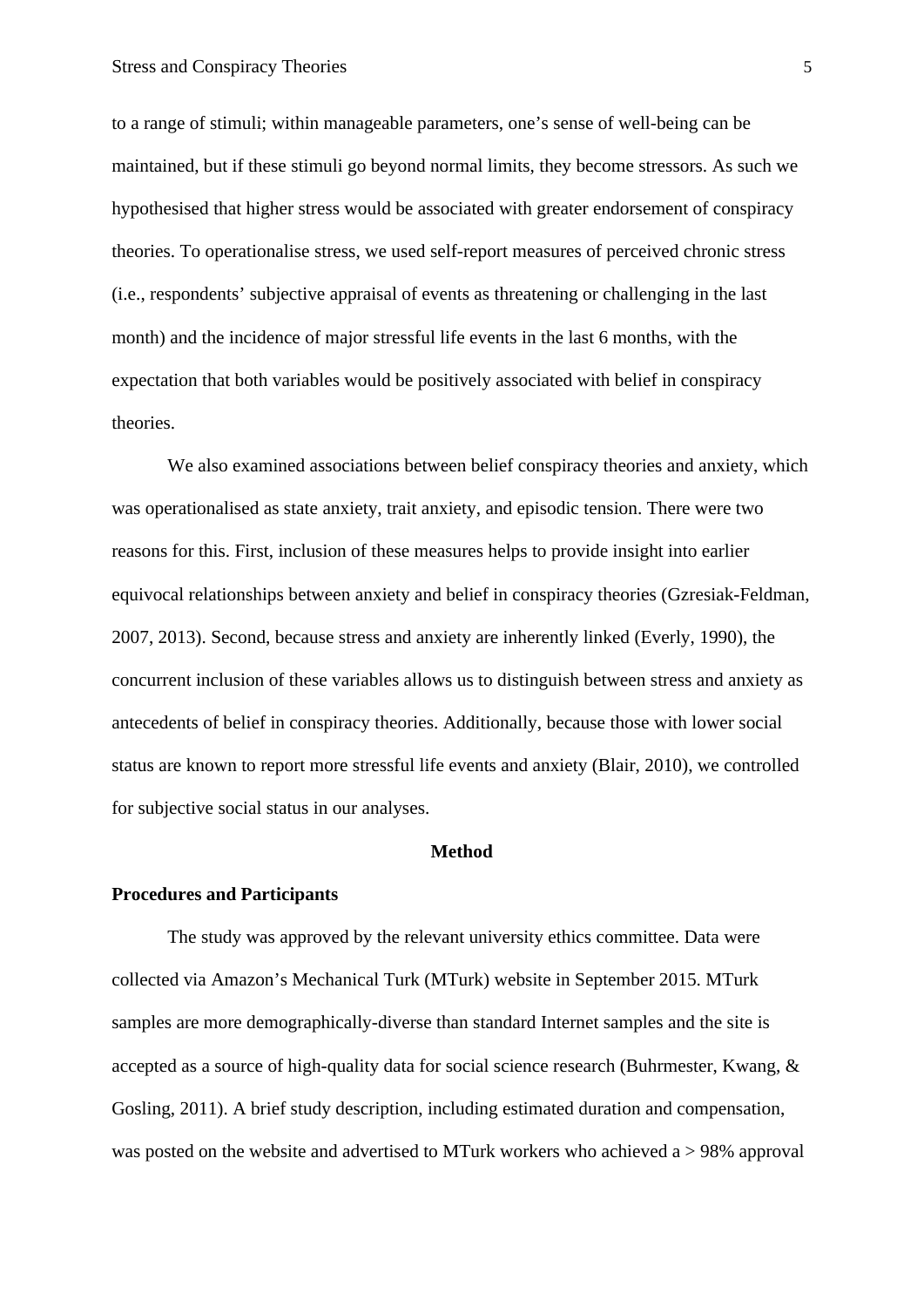rate and completed at least 1,000 hits. We limited participation to MTurk workers from the U.S., because not all our measures have been validated for use outside this national context. After providing informed consent, participants were directed to the measures described below, which were presented in an anonymous form and in random order via the randomisation function with Qualtrics, which hosted the survey. In exchange for completing the survey, participants were paid \$0.50. Participants with large amounts of missing data  $(n =$ 34) were excluded from the dataset. All participants received debriefing information at the end of the survey.

The final sample consisted of 225 women and 195 men, ranging in age from 20 to 78 years ( $M = 44.68$ ,  $SD = 12.38$ ). The majority of participants self-reported as White (82.6%), while 8.3% were of Black ancestry, 4.8% of Asian ancestry, and 4.3% as some other ethnic background. In terms of educational qualifications, 38.4% had completed secondary schooling, 5.2% were still in full-time education, 42.6% had an undergraduate degree, 13.1% had a postgraduate degree, and 0.7% had some other qualification.

#### **Measures**

**Belief in conspiracy theories**. Participants completed the Belief in Conspiracy Theories Inventory (BCTI; Swami et al., 2010, 2011), a 15-item measure describing a range of conspiracy theories (sample item: "The Apollo moon landings never happened and were staged in a Hollywood film studio"). Participants rated their belief that each conspiracy was true on a 9-point scale, ranging from 1 (*Completely false*) to 9 (*Completely true*). Scores were averaged, with higher scores reflecting greater belief in conspiracy theories. Scores on this measure have good factorial validity (Swami et al., 2011) and correlate strongly with scores from generic measure of conspiracist ideation (e.g., Brotherton et al., 2013). Here, Cronbach's α for the BCTI was .92.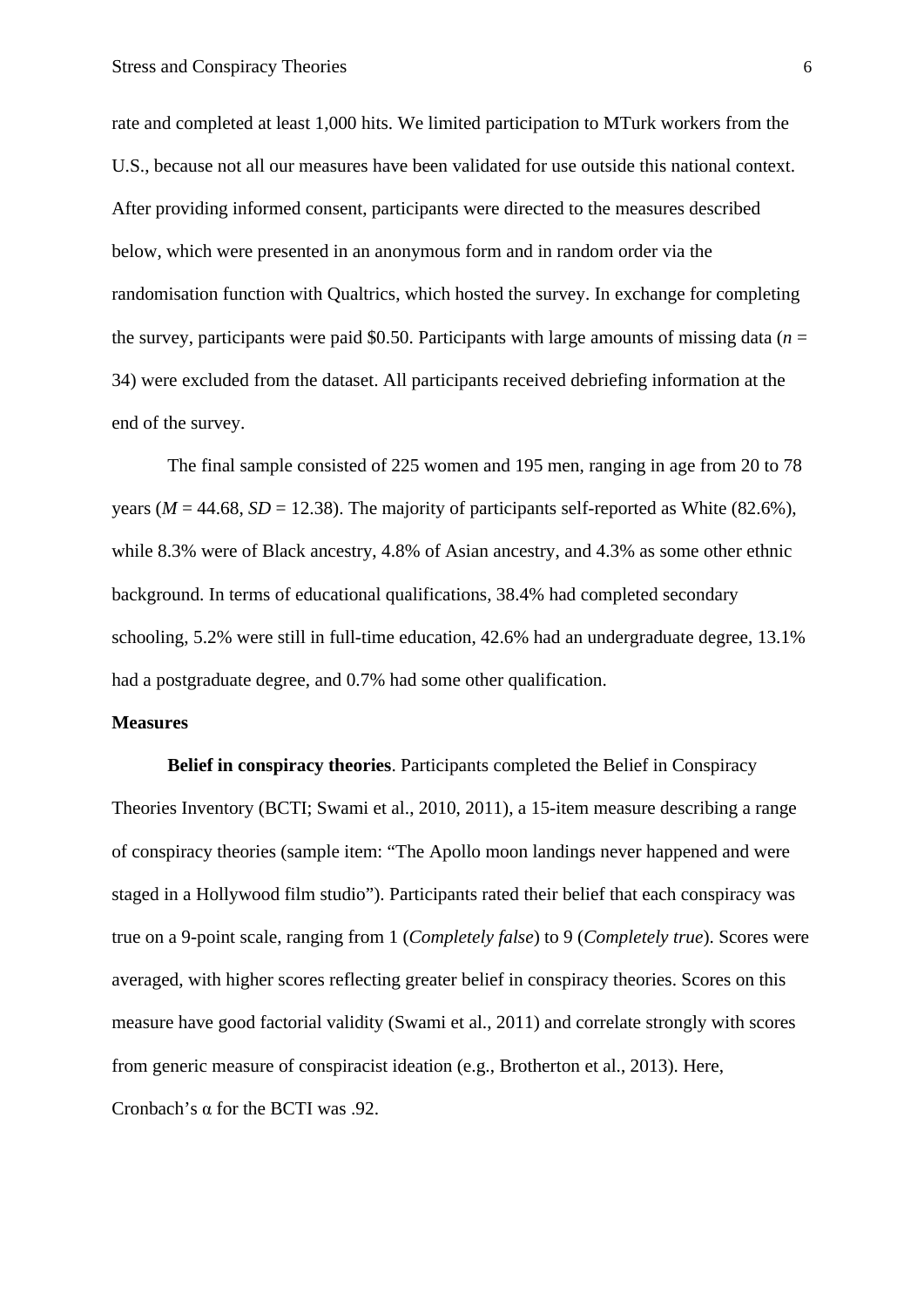**Perceived stress**. We used the 10-item Perceived Stress Scale (PSS; Cohen, Kamarck, & Mermelstein, 1983), which measures an individual's subjective appraisal of the degree to which situations in her or his life are stressful (sample item: "In the last month, how often have you felt that you were unable to control the important things in your life?"). Items were designed to tap how unpredictable, uncontrollable, and overloaded respondents find their lives. All items were rated on a 5-point scale ranging from 0 (*Never*) to 4 (*Very often*) and, following reverse-coding of 4 items, an overall score was computed as the mean of all items (higher scores reflect greater perceived stress). The PSS has very good psychometric properties in diverse populations (Lee, 2012). Here, Cronbach's  $\alpha$  for the PSS was .90.

**Major stressful life events**. The List of Threatening Experiences Questionnaire (LTE-Q; Brugha, Bebbington, Tennant, & Hurry, 1985) was used to assess the incidence of stressful life events. The scale consists of 12 items, with dichotomous responses  $(0 = No, 1 =$ *Yes*), about the occurrence of 12 prevalent major stressful events that may have occurred in the preceding 6 months (sample item: "Serious illness, injury, or assault to your person"). A global score was computed as the sum of all affirmative responses, with higher scores reflecting the occurrence of more stressful life events. Global scores on the LTE-Q have been shown to have good psychometric properties (Brugha & Cragg, 1990). Here, Cronbach's  $\alpha$ for this scale was .70.

**State anxiety**. We used Form Y-1 of the State-Trait Anxiety Inventory (STAI; Spielberger, Gorsuch, Lushene, Vagg, & Jacobs, 1983) to measure state anxiety (sample item: "I feel strained"). This 20-item measure reflects a feeling of anxiety at the present moment and is a temporary emotional state (Spielberger & Reheiser, 2004). All items were rated on a 4-point scale, ranging from 1 (*Not at all*) to 4 (*Very much so*). Ten items were reverse-coded prior to analyses and an overall score was computed as the mean of all items, with higher scores reflecting greater state anxiety. Test-retest reliabilities are low, as would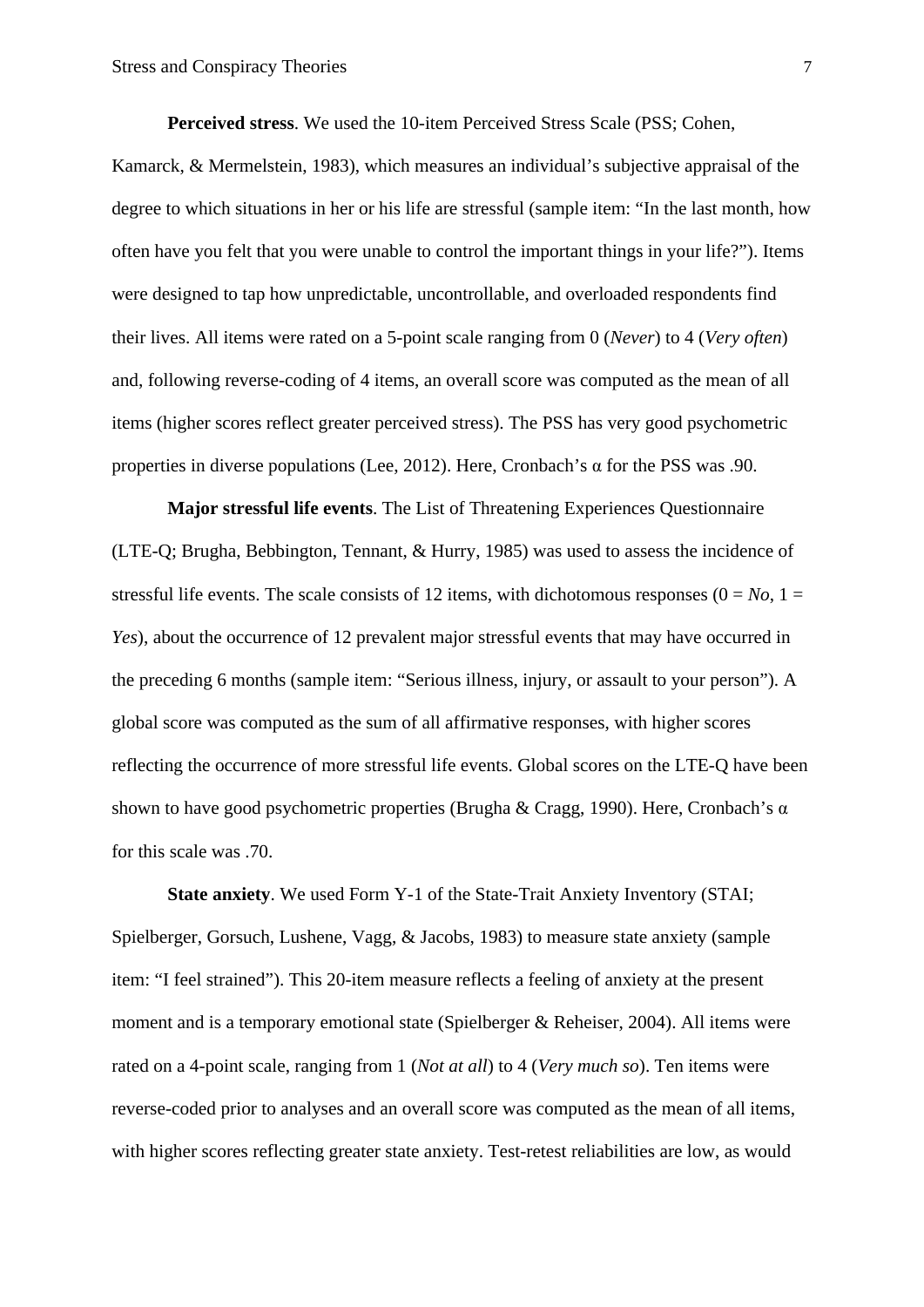be expected for a transitory emotional state, but internal consistency coefficients are acceptable (Spielberger et al., 1983). Here, Cronbach's α for this scale was .73.

**Trait anxiety**. To measure trait anxiety, we used Form Y-2 of the STAI (Spielberger et al., 1983), which measures a differential trait reflective of a tendency to worry (Spielberger & Reheiser, 2004; sample item: "I feel nervous and restless"). The scale consists of 20 items that are rated on a 4-point scale, ranging from 1 (*Almost never*) to 4 (*Almost always*). Nine items were reverse-coded prior to analyses and an overall score was computed as the mean of all items. Higher scores on this scale reflect greater trait anxiety. This form of the STAI has been shown to have good psychometric properties (Spielberger et al., 1983). Here, Cronbach's α for this scale was .84.

**Episodic tension**. To measure episodic tension, we used the Tension-Anxiety subscale of the Short Form of the Profile of Mood States (POMS-SF; Shacham, 1983). This subscale consists of 6 adjectives (sample item: "Tense"), which participants are asked to rate for the degree to which each adjective described themselves during the past week. As such, it provides a measure of transient or episodic tension. All items were rated on a 5-point scale, ranging from 1 (*Not at all*) to 5 (*Extremely*). A subscale score was computed as the mean of all 6 items, with higher scores reflective of greater tension and anxiety. The POM-SF, including its subscales, has good psychometric properties (Baker, Denniston, Zabora, Polland, & Dudley, 2002). Here, Cronbach's α for the Tension-Anxiety subscale was .89.

**Socioeconomic status**. We used the MacArthur Ladder of Subjective Social Status (MLSSS; Adler, Epel, Castellazzo, & Ickovics, 2000) to measure respondents' subjective social status. Participants were presented with a "social ladder" and asked to indicate the rung they felt best represented their socioeconomic status. Adler et al. (2000) reported that responses on the MLSSS are strongly correlated with traditional measures of socioeconomic status.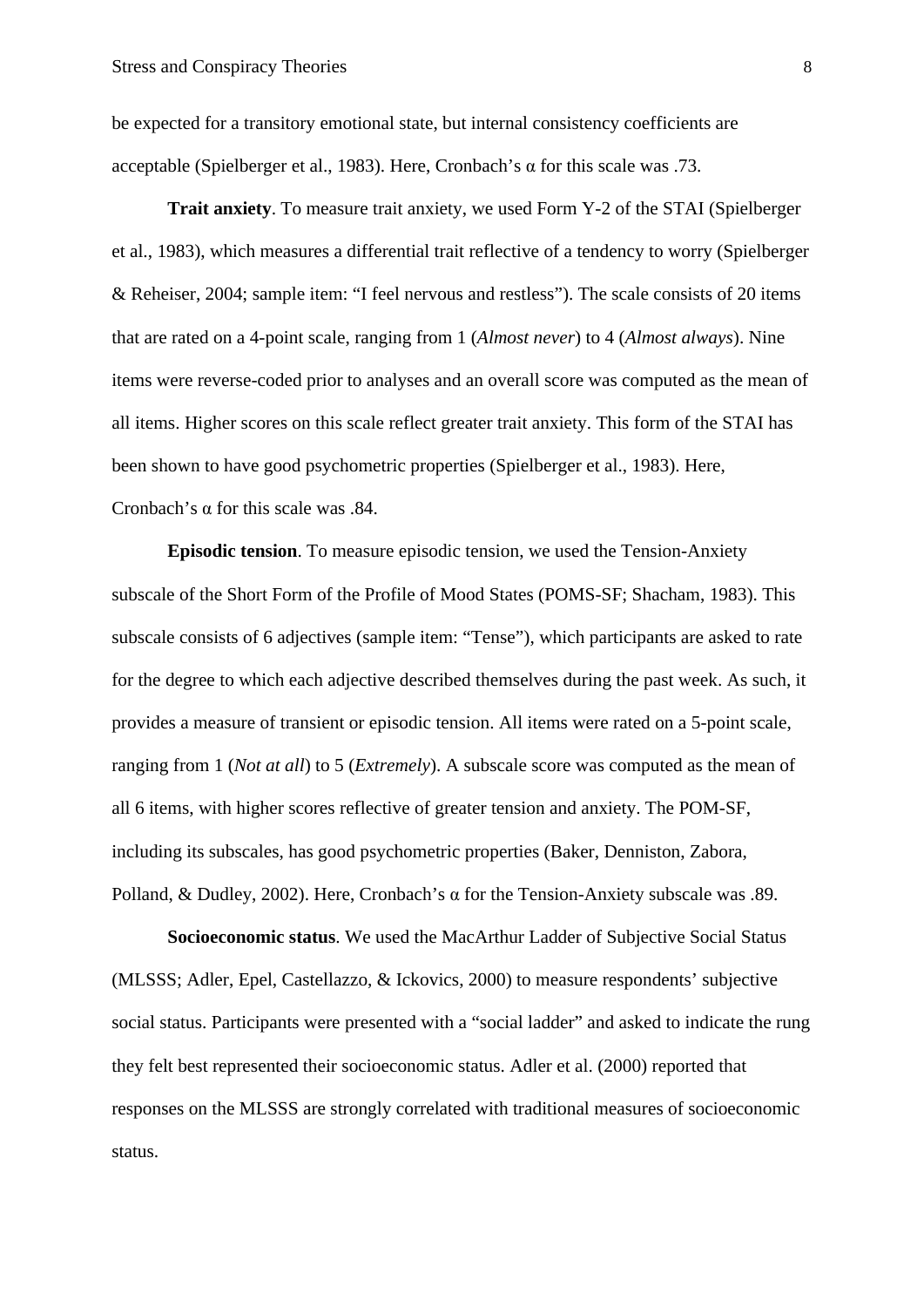**Demographics**. Participants were asked to provide their demographic details, consisting of sex, age, ethnicity, and educational qualifications.

#### **Results**

## **Preliminary Analyses**

An independent-samples *t*-test showed that women (*M* = 2.88, *SD* = 1.41) and men (*M*  $= 2.62$ , *SD* = 1.35) did not significantly differ in the belief in conspiracy theories,  $t(418) =$ 1.93,  $p = 0.054$ ,  $d = 0.17$ . Analyses of variance showed that there were significant differences in belief in conspiracy theories between ethnic groups,  $F(3, 416) = 5.40$ ,  $p = .001$ ,  $\eta_p^2 = .02$ , and between educational groups,  $F(4, 416) = 2.87$ ,  $p = .015$ ,  $\eta_p^2 = .02$ . Younger participants were more likely to believe in conspiracy theories,  $r = -15$ ,  $p = .002$ , but there was no significant correlation between belief in conspiracy theories and subjective social status,  $r = -$ .06,  $p = 0.247$ . Although these analyses suggest some demographic differences in belief in conspiracy theories, effect sizes were negligible-to-small. For this reason, we pooled the data for all subsequent analyses, but controlled for age and subjective social status.

### **Regression Analysis**

Partial correlations (controlling for social status and age) between belief in conspiracy theories and our measures of stress and anxiety are reported in Table 1. As seen, stronger belief in conspiracy theories was significantly associated with more stressful life events in the last 6 months, greater perceived stress in the last month, and higher trait anxiety. Effect sizes were small-to-moderate (*r*s = .10-.29). We next conducted a hierarchical linear regression with subjective social status and age entered in a first step<sup>1</sup> and the stress and anxiety measures entered in a second step. The first step of the regression with subjective social status and age was significant,  $F(2, 417) = 5.30$ ,  $p = .005$ , Adj.  $R^2 = .02$ , with only age emerging as a significant predictor,  $B = -.02$ ,  $SE = .01$ ,  $B = -.05$ ,  $t = .0.96$ ,  $p = .002$ . The second step of the regression was also significant,  $F(7, 412) = 7.88$ ,  $p < .001$ , Adj.  $\Delta R^2 = .09$ .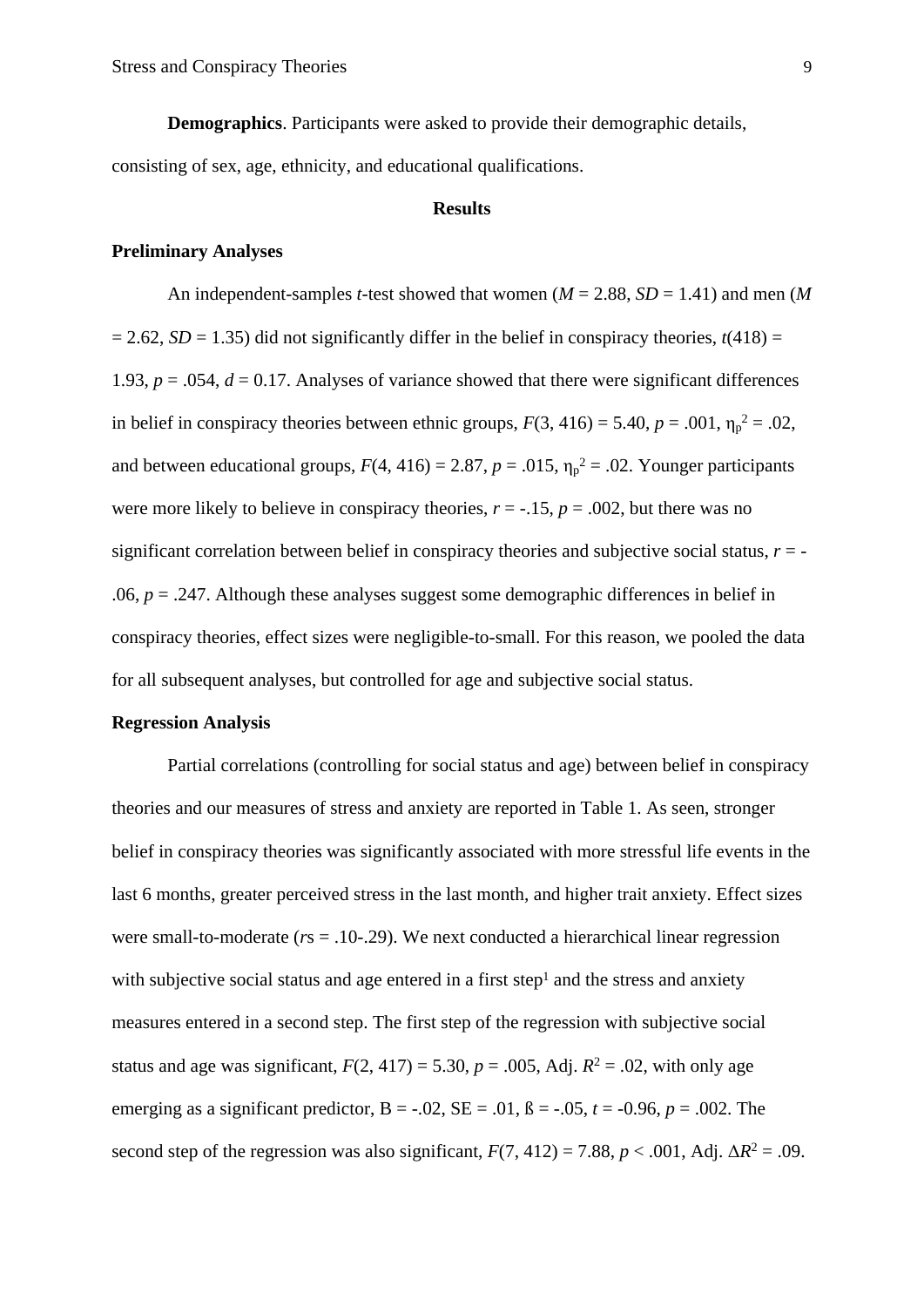Of the variables entered into the model, the only significant predictors were stressful life events,  $B = .22$ ,  $SE = .04$ ,  $B = .28$ ,  $t = 5.61$ ,  $p < .001$ , age,  $B = -.02$ ,  $SE = .01$ ,  $B = -.13$ ,  $t = -$ 2.77,  $p = .006$ , and perceived stress,  $B = .26$ ,  $SE = .12$ ,  $B = .12$ ,  $t = 2.21$ ,  $p = .028$ . Multicollinearity was not a limiting factor in this analysis (all variance inflation factors < 2.52).

## **Discussion**

Here, we examined associations between stress, anxiety, and belief in conspiracy theories. Our findings suggested that two separate indices of psychological stress were positively associated with belief in conspiracy theories once the effects of subjective social status and respondent age had been accounted for. Conversely, indices of anxiety were not significantly associated with belief in conspiracy theories once all other effects had been taken into account. Broadly speaking, our findings are consistent with theoretical discussions of the role that conspiracy theories play, particularly in terms of providing rational narratives of the world (Nefes, 2015). Below, we provide a fuller account of stress as a possible antecedent of belief in conspiracy theories.

Major world events, particularly those that are traumatic and emotive, are known to increase levels of stress (e.g., Goenjian et al., 2000). In addition to being stressful, such events also increase feelings of uncertainty, confusion, and existential threat (van Prooijen & Jostmann, 2013). In such a climate, some individuals may engage in sense-making processes aimed at restoring individual agency and a belief that the world is orderly and predictable (van Prooijen & Acker, 2015). In this view, some individuals may seek out and assimilate the sorts of all-encompassing explanations for events that conspiracy theories provide. By simplifying and by linking a series of events in relation to its supposed causes and effects, conspiracy theories may offer seemingly coherent explanations for distressing phenomena.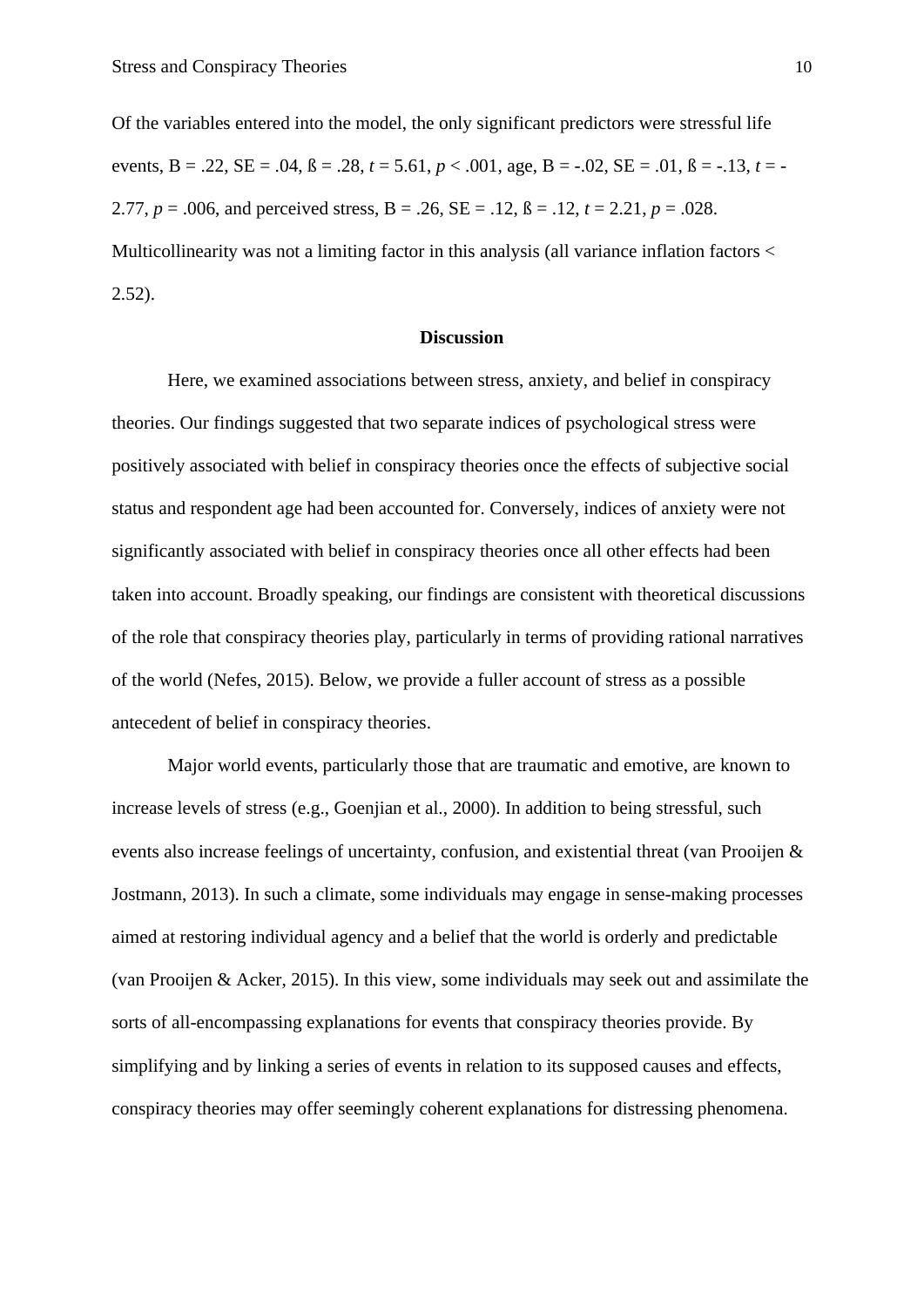Of course, this view suggests that stressful events give rise to sense-making processes that favour conspiracy theories, whereas our data suggest that intra-individual subjective experiences of stress and the experience of negative life events are related to belief in conspiracy theories. Nevertheless, there may be parallels between the two pathways. For example, an individual experiencing stressful life events may begin to engage in cognitive patterns (e.g., seeing patterns in unrelated stimuli, making dispositional inferences about others; Sullivan et al., 2008; Whitson & Galinsky, 2008) that promote conspiracist ideation. Thus, stressful intra-individual life events may sometimes lead to a tendency to adopt a conspiracist mind-set. Once this worldview has become entrenched, other conspiratorial ideas are more easily assimilated and reinforced (Wood, Douglas, & Sutton, 2012).

Alternatively, it is not stress that is driving our findings, but rather threats to a sense of control (van Prooijen & Acker, 2015). That is, in the aftermath of repeated distressing events, it is possible that some individuals may seek out conspiracist explanations that reinstall a sense of order or control, which in turn restore a sense of agency (Robins & Post, 1997). Another possibility is that individuals who more strongly endorsed the stress or stressful life event measures may feel more disaffected, alienated from society, or victims of structural power. These individuals may also potentially reject civic structure that are meant (but have failed) to prevent such harm, which in turn makes them more receptive to conspiracy theories. One way of pushing this research forward might be to examine complex mediatonal relationships between stress, alienation, perceptions of control, and belief in conspiracy theories.

While our results are supportive of the stress-conspiracy theories link, our findings in relation to anxiety present a mixed picture. Trait anxiety was significantly correlated with belief in conspiracy theories, but did not emerge as a significant predictor in our regression analysis once the effects of stress had been account for. This weaker effect of anxiety was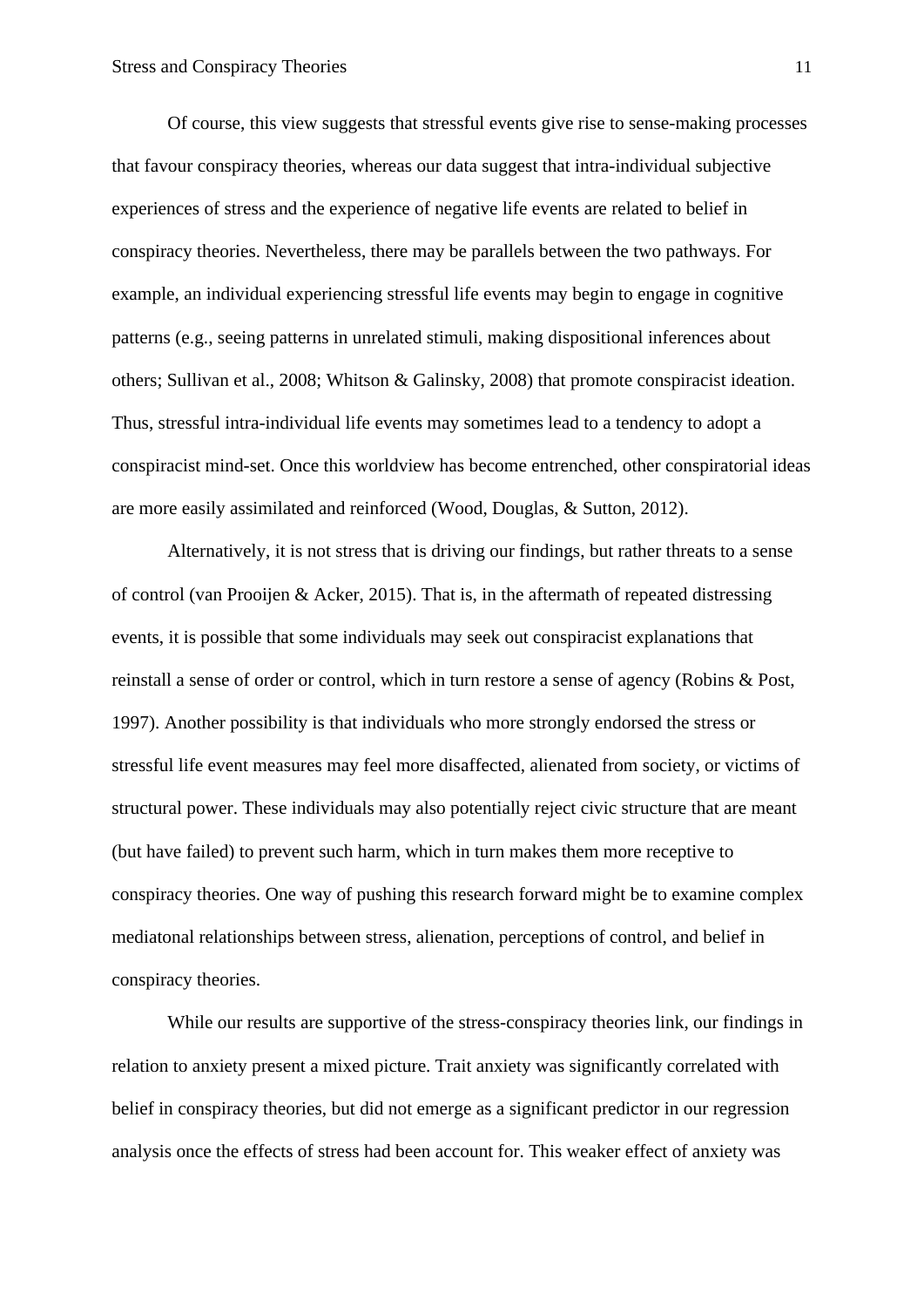possibly obtained because anxiety is largely reactive in nature (Spielberger, Gorsuch, & Lushene, 1970). According to this view, highly anxious individuals react more strongly to stressful events, but in the absence of stress they tend to be no more anxious than those low in anxiety. In other words, it is the experience of stress *per se* that may be the influencing factor *vis-à-vis* whether or not individuals begin to adopt a conspiracist worldview. Another possibility is that anxiety only becomes problematic when it reaches maladaptive levels: one previous study reported a significant association between maladaptive anxiety and belief in conspiracy theories (Swami et al., 2016).

A number of issues limit the present findings. Given our recruitment method, our sample should not be considered representative of the wider U.S. population. There is evidence that MTurk workers have distinct personality profiles compared with offline samples (Goodman, Cryder, & Cheema, 2013), which limits the generalisability of our findings. It is also notable that perceived stress and stressful life events only accounted for 9% of the variance in belief in conspiracy theories. Although this is comparable to other studies (e.g., thinking styles account for 8% of the variance in belief in conspiracy theories; Swami et al., 2014), it does point to neglected variables that could contribute to a fuller picture of the antecedents of conspiracist ideation. Additionally, our data are cross-sectional and the direction of causation should, therefore, be interpreted with caution. For example, it is possible that assimilating a conspiracy theory increases cognitive load or negative affect, which in turn increases stress and anxiety. Future work would do well to more carefully unpack direction of causation in future work.

There are a number of other ways in which our findings could be developed further. It would be useful to examine the impact of acute stress on belief in conspiracy theories, something we did not measure in the present work. One way of achieving this would be to compare belief in conspiracy theories before and after participants take part in an acute stress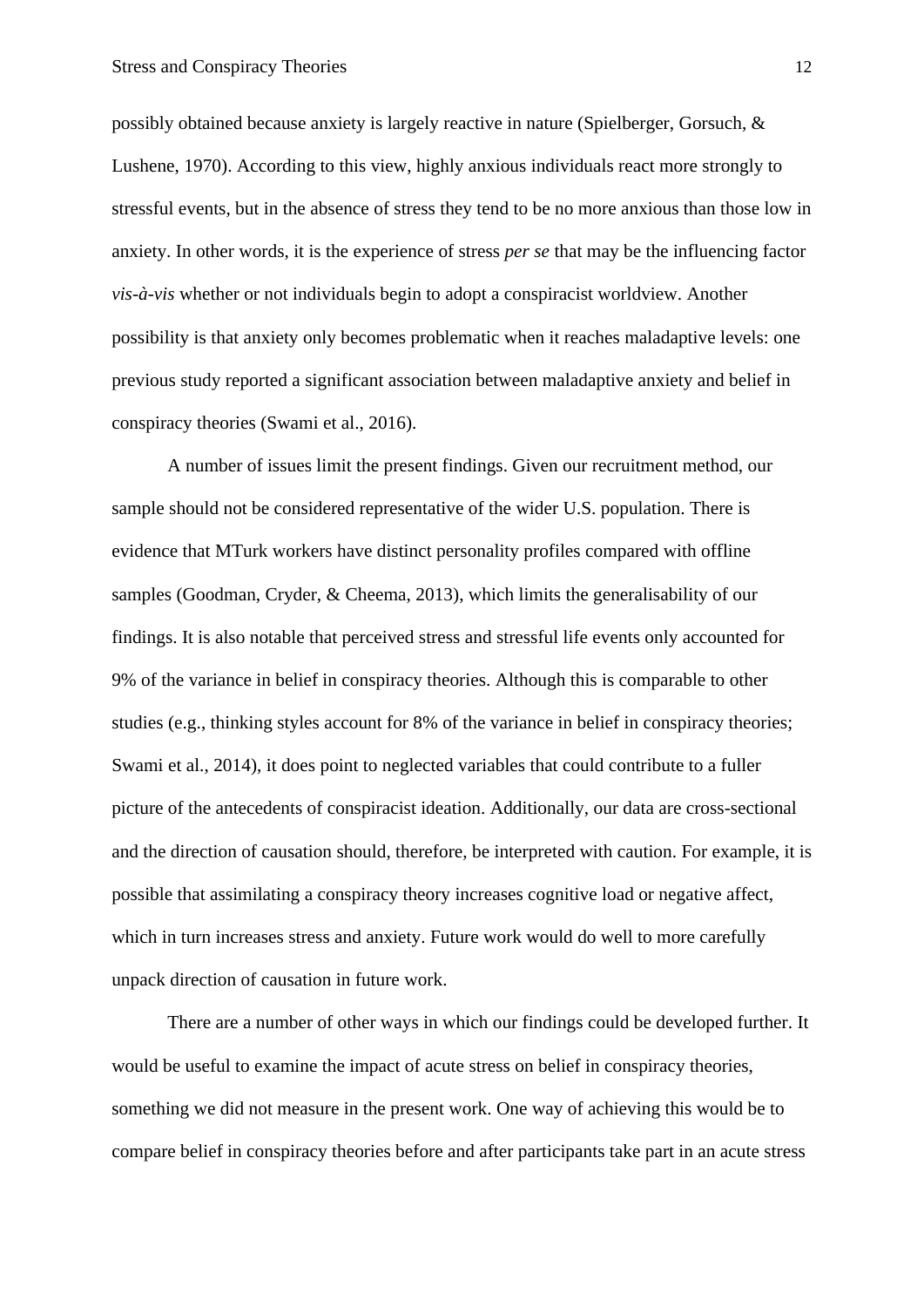induction paradigm (e.g., Kirschbaum, Pirke, & Hellhammer, 1993). In addition, it would be useful to examine fine-grain associations between belief in conspiracy theories and neurophysiological responses to stress. For instance, there is evidence that hypothalamicpituitary-adrenal (HPA) axis functioning is associated with greater internalised racism (Tull, Sheu, Butler, & Cornelious, 2005) and that elevated cortisol response is associated with selfreported prejudice (Bijleveld, Sheepers, & Ellemers, 2012). It would be useful to extend these findings to examine associations with belief in conspiracy theories.

The above limitations notwithstanding, our findings may be useful for policy-makers seeking to reduce belief in conspiracy theories that are associated with negative behavioural outcomes (Douglas et al., 2016). For example, it may be possible to indirectly reduce belief in conspiracy theories through stress reduction techniques. Before such interventions can be developed, however, further research is necessary to examine the associations between stress and conspiracist ideation more fully. The present findings shed light on a hitherto neglected aspect of such beliefs and it is our hope that this preliminary study stimulates further research in this area. Given the range of negative consequences of belief in conspiracy theories (Douglas et al., 2016), this remains an urgent issue for scholars and policy-makers.

## **Footnotes**

<sup>1</sup>We also repeated this analysis, including ethnicity and education in the first step of the regression with age and subjective social status. Neither of the former variables reached significance, either in the first or second steps of the regression. Stressful life events, age, and perceived stress remained the only significant predictors in the second step.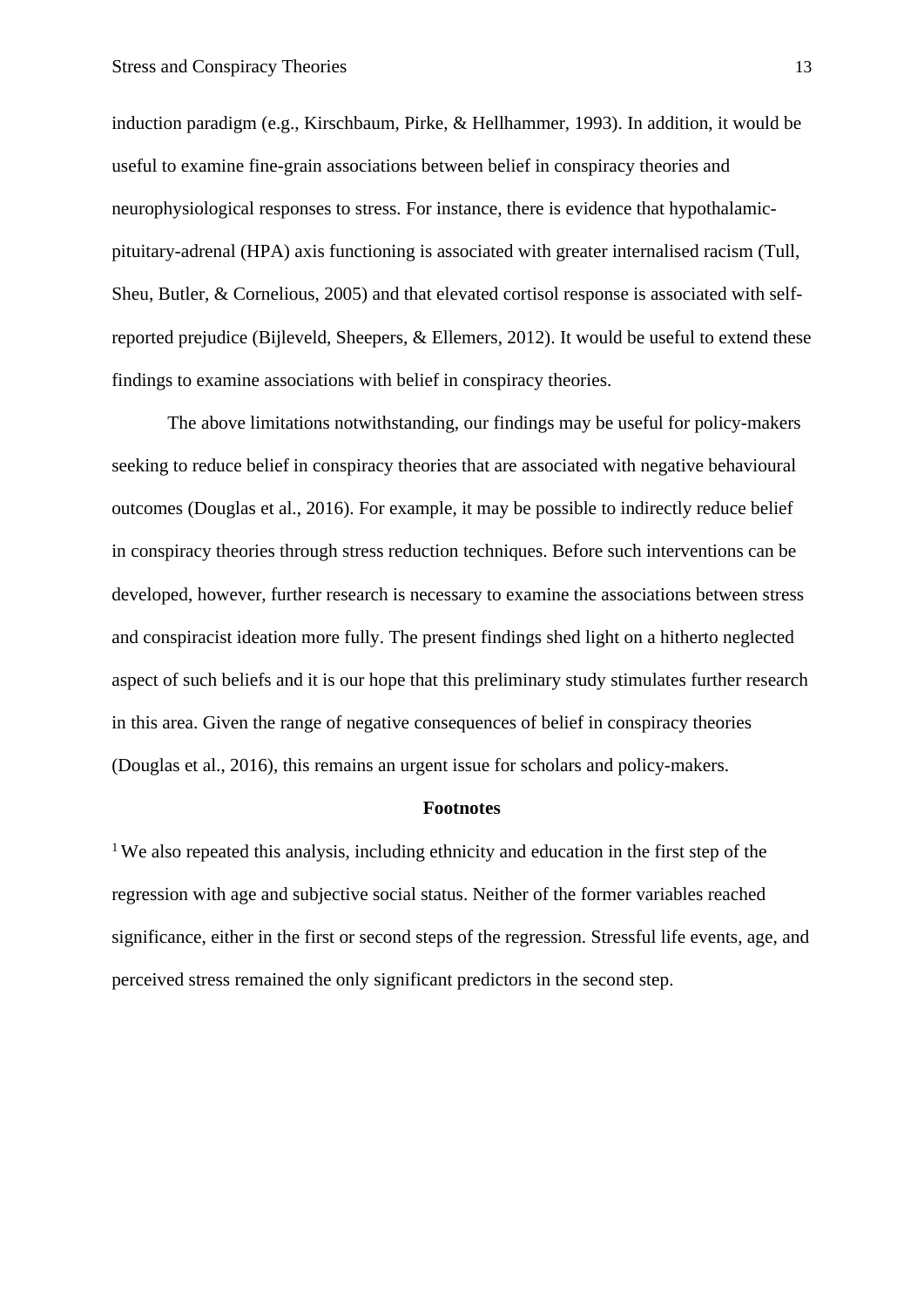#### **References**

- Abalakina-Paap, M., Stephan, W. G., Craig, T., and Gregory, W. L. (1999). Beliefs in conspiracies. *Political Psychology*, *20*, 637-647. doi: 10.1111/0162-895X.00160
- Adler, N. E., Epel, E. S., Castellazzo, G., & Ickovics, J. R. (2000). Relationship of subjective and objective social status with psychological and physiological functioning: Preliminary data in healthy White women. *Health Psychology*, *19*, 586-592. doi: 10.1037/0278-6133.19.6.586
- Baker, F., Denniston, M., Zabora, J., Polland, A., & Dudley, W. N. (2002). A POMS short form for cancer patients: Psychometric and structural evaluation. *Psycho-Oncology*, *11*, 273-281. doi: 10.1002/pon.564
- Barron, D., Morgan, K., Towell, T., Altemeyer, B., & Swami, V. (2014). Associations between schizotypy and belief in conspiracist ideation. *Personality and Individual Differences*, *70*, 156-159. doi: 10.1016/j.paid.2014.06.040
- Bijleveld, E., Scheepers, D., & Ellemers, N. (2012). The cortisol response to anticipated intergroup interactions predicts self-reported prejudice. *PLoS One*, *7*, e33681. doi: 10.1371/journal.pone.0033681
- Blair, C. (2010). Stress and the development of self-regulation in context. *Child Development Perspectives*, *4*, 181-188. doi: 10.1111/j.1750-8606.2010.00145.x
- Brotherton, R., & French, C. C. (2014). Belief in conspiracy theories and susceptibility to the conjunction fallacy. *Applied Cognitive Psychology*, *28*, 238-248. doi: 10.1002/acp.2995
- Brotherton, R., French, C. C., & Pickering, A. D. (2013). Measuring belief in conspiracy theories: The Generic Conspiracist Beliefs Scale. *Frontiers in Psychology*, *4*, 279. doi: 10.3389/fpsyg.2013.00279
- Brugha, T., Bebbington, P. E., Tennant, C., & Hurry, J. (1985). The List of Threatening Experiences: A subset of 12 life event categories with considerable long-term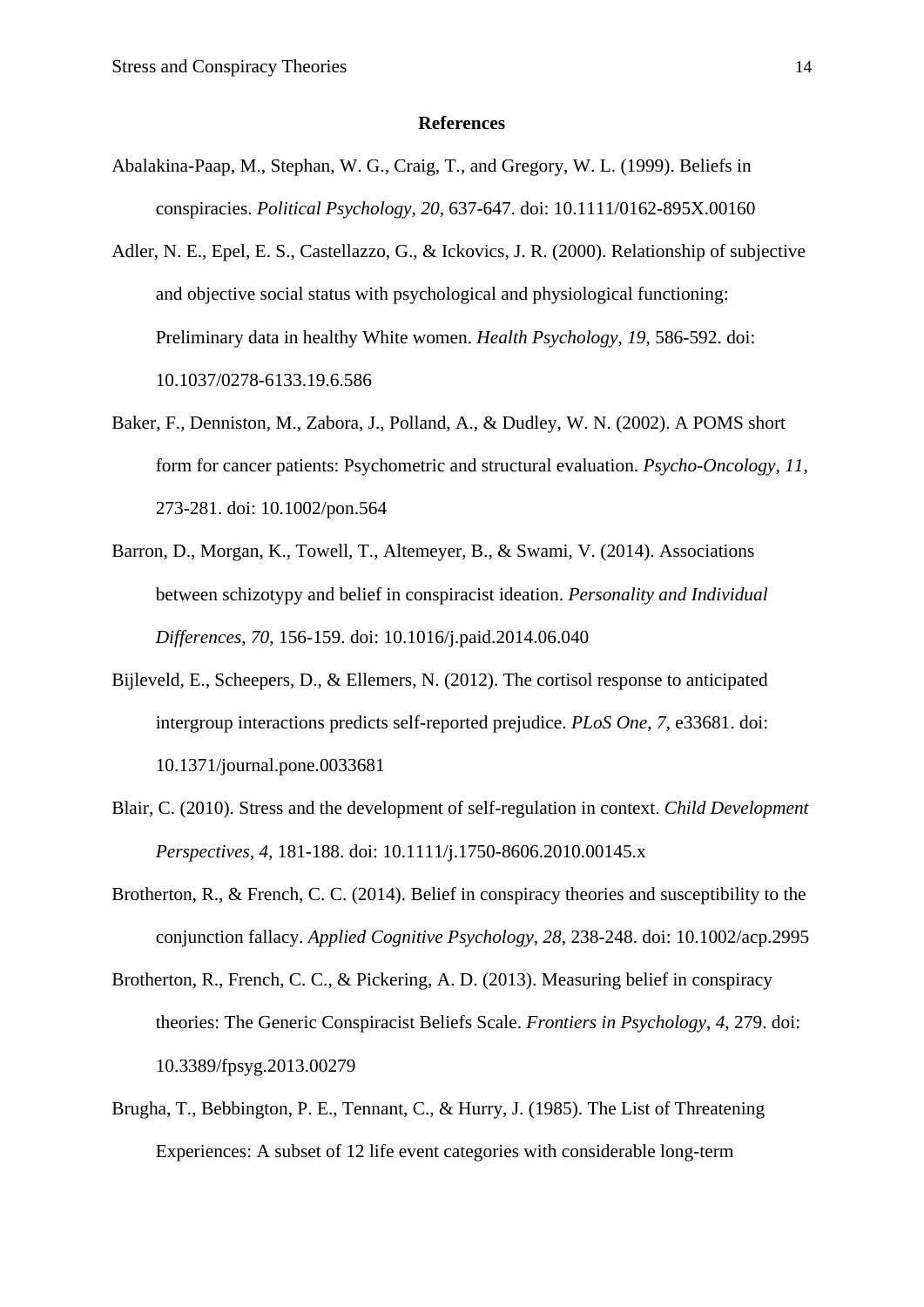contextual threat. *Psychological Medicine*, *15*, 189 -194. doi:

10.1017/S003329170002105X

- Brugha, T. S., & Cragg, D. (1990). The List of Threatening Experiences: The reliability and validity of a brief life events questionnaire. *Acta Psychiatrica Scandinavica*, 82, 77-81. doi: 10.1111/j.1600-0447.1990.tb01360.x
- Buhrmester, M., Kwang, T., & Gosling, S. D. (2013). Amazon's Mechanical Turk: A new source of inexpensive, yet high-quality, data? *Perspectives on Psychological Science*, *6*, 3-5. doi: 10.1177/1745691610393980
- Cohen, S., Kamarck, T., & Mermelstein, R. (1983). A global measure of perceived stress. *Journal of Health and Social Behaviour*, *24*, 385-396.
- Douglas, K.M, Sutton, R.M., Jolley, D.**,** & Wood, M. J. (2016). The social, political, environmental, and health-related consequences of conspiracy theories. In M. Bilewicz, A. Cichocka, & W. Soral (Eds.), *The psychology of conspiracy (in press)*. Abingdon, UK: Taylor and Francis.
- Everly, G. (1990). *A clinical guide to the treatment of the human stress response*. New York, NY: Plenum.
- Goenjian, A. K., Steinberg, A. M., Najarian, L. M., Fairbanks, L. A., Tashjian, M., & Pynoos, R. S. (2000). Prospective study of posttraumatic stress, anxiety, and depressive reactions after earthquake and political violence. *American Journal of Psychiatry*, *157*, 911-916.
- Goodman, J. K., Cryder, C. E., & Cheema, A. (2013). Data collection in a flat world: The strengths and weaknesses of Mechanical Turk samples. *Journal of Behavioral Decision Making*, *26*, 213-224. doi: 10.1002/bdm.1753
- Grzesiak-Feldman, M. (2007). Conspiracy thinking and state-trait anxiety in young Polish adults. *Psychological Reports*, *100*, 199-202.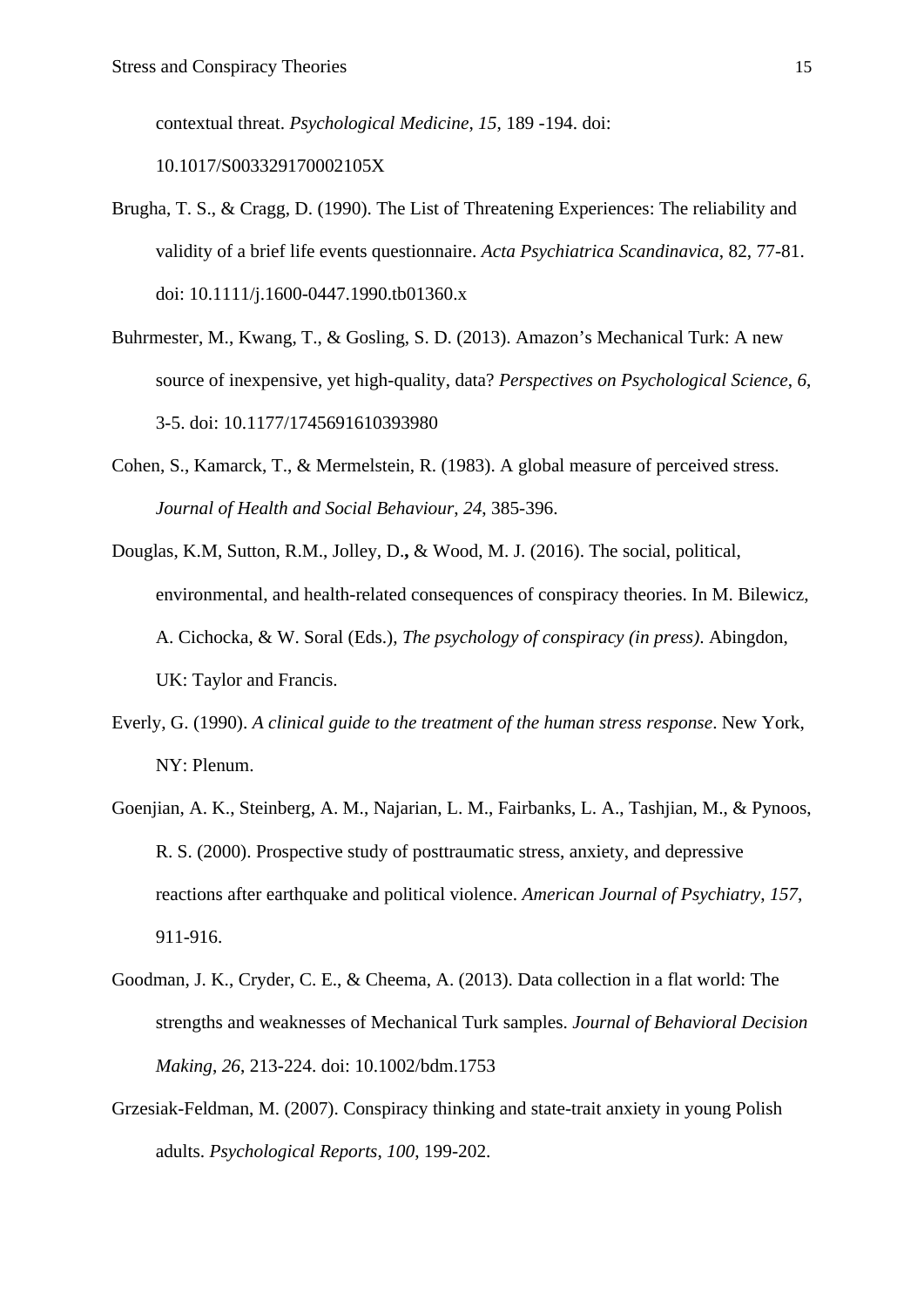- Grzesiak-Feldman, M. (2013). The effect of high-anxiety situations on conspiracy thinking. *Current Psychology*, *32*, 100-118. doi: 10.1007/s12144-013-9165-6.
- Hofstadter, R. (1966). The paranoid style in American politics. In R. Hofstader (Ed.), *The paranoid style in American politics and other essays* (pp. 3-40). New York, NY: Knopf.
- Kirschbaum, C., Pirke, K. M., & Hellhammer, D. H. (1993). The Trier Social Stress Test: A tool for investigating psychobiological stress responses in a laboratory setting. *Neuropsychobiology*, *28*, 76-81. doi: 10.1159/000119004
- Lee, E.-H. (2012). Review of the psychometric evidence of the Perceived Stress Scale. *Asian Nursing Research*, *6*, 121-127. doi: 10.1016/j.anr.2012.08.004
- Nefes, T. S. (2015). Scrutinizing impacts of conspiracy theories on readers' political views: A rational choice perspective on anti-Semitic rhetoric in Turkey. *British Journal of Sociology*, in press. doi: 10.1111/1468-4446.12137
- Oliver, J. E., & Wood, T. J. (2014). Conspiracy theories and the paranoid style(s) of mass opinion. *American Journal of Political Science*, *58*, 952-966. doi: 10.1111/ajps.12084
- Radnitz, S., & Underwood, P. (2015). Is belief in conspiracy theories pathological? A survey on the cognitive roots of extreme suspicion. *British Journal of Political Science*, in press. doi: [10.1017/S0007123414000556](http://dx.doi.org/10.1017/S0007123414000556)
- Robins, R. S., & Post, J. M. (1997). *Political paranoia*. New Haven, CT: Yale University Press.
- Spielberger, C. D., Gorsuch, R. L., Lushene, R., Vagg, P. R., & Jacobs, G. A. (1983). *Manual for the State-Trait Anxiety Inventory*. Palo Alto, CA: Consulting Psychologists Press.
- Spielberger, C. D., & Reheiser, E. C. (2004). Measuring anxiety, anger, depression, and curiosity as emotional states and personality traits with the STAI, STAXI, and STPI. In M. Hersen, D. L. Segal, & M. Hilsenroth (Eds.), *Comprehensive handbook of*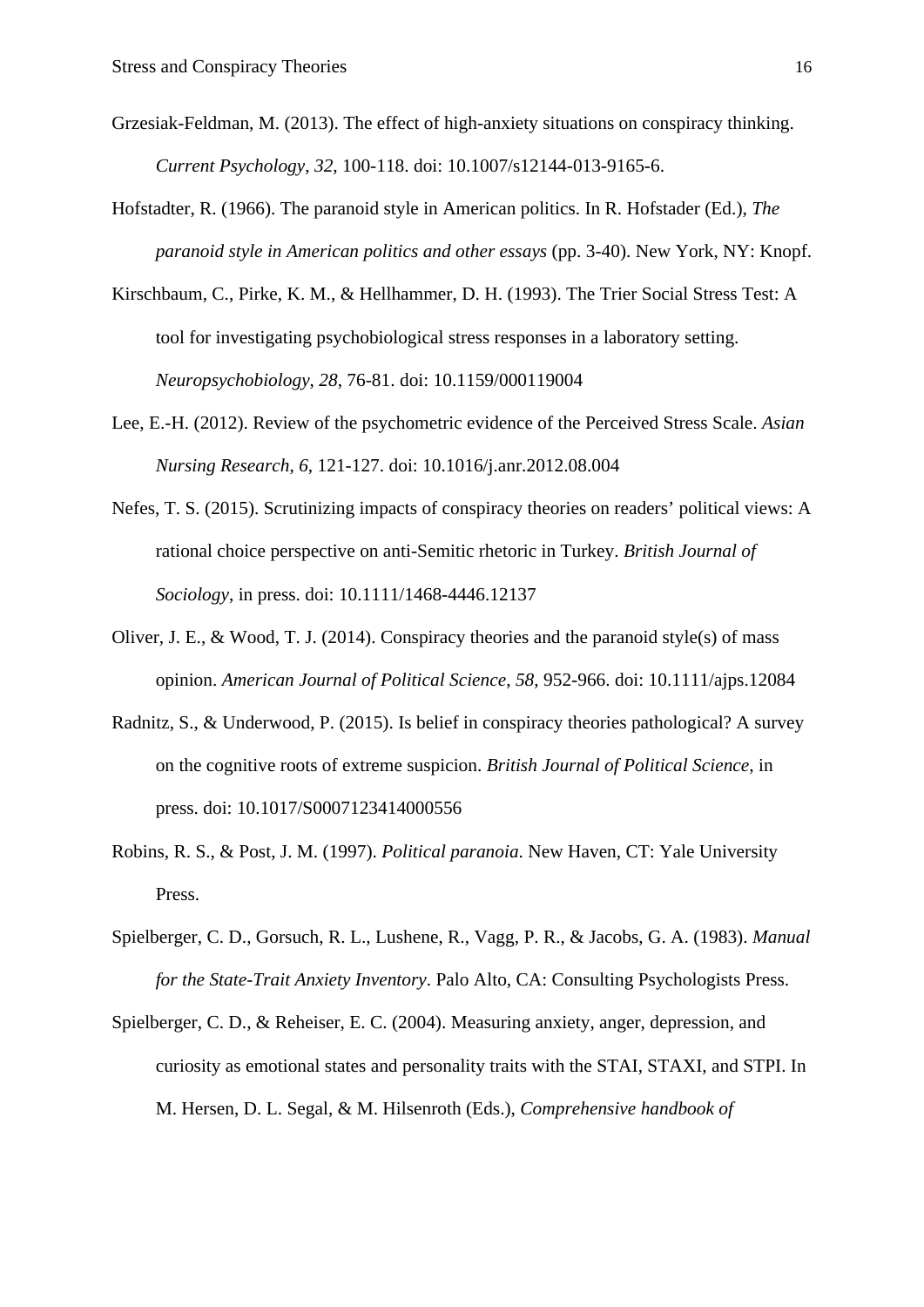*psychological assessment, Volume 2: Personality assessment* (pp. 74-80). New York, NY: Wiley.

Starcke, K., & Brand, M. (2012). Decision making under stress: A selective review. *Neuroscience and Biobehavioral Reviews*, *36*, 1228-1248. doi:

10.1016/j.neubiorev.2012.02.003

- Shacham, S. (1983). A shortened version of the Profile of Mood States. *Journal of Personality Assessment*, *47*, 305-306. doi: 10.1207/s15327752jpa4703\_14
- Sullivan, D., Landau, M. J., & Rothschild, Z. K. (2010). An existential function of enemyship: Evidence that people attribute influence to personal and political enemies to compensate for threats to control. *Journal of Personality and Social Psychology*, *98*, 434-449. doi: 10.1037/a0017457
- Swami, V., Chamorro-Premuzic, T., & Furnham, A. (2010). Unanswered questions: A preliminary investigation of personality and individual difference predictors of 9/11 conspiracist beliefs. *Applied Cognitive Psychology*, *24*, 749-761. Doi: 10.1002/acp.1583
- Swami, V., Coles, R., Stieger, S., Pietschnig, J., Furnham, A., Rehim, S., et al. (2011). Conspiracist ideation in Britain and Austria: Evidence of a monological belief system and associations between individual psychological differences and real-world and fictitious conspiracy theories. *British Journal of Psychology*, *102*, 443-463. doi: 10.1111/j.2044-8295.2010.02004.x
- Swami, V., & Furnham, A. (2014). Political paranoia and conspiracy theories. In J.-P. Prooijen, & P. A. M. van Lange (Eds.), *Power, politics, and paranoia: Why people are suspicious of their leaders* (pp. 218-236). Cambridge: Cambridge University Press.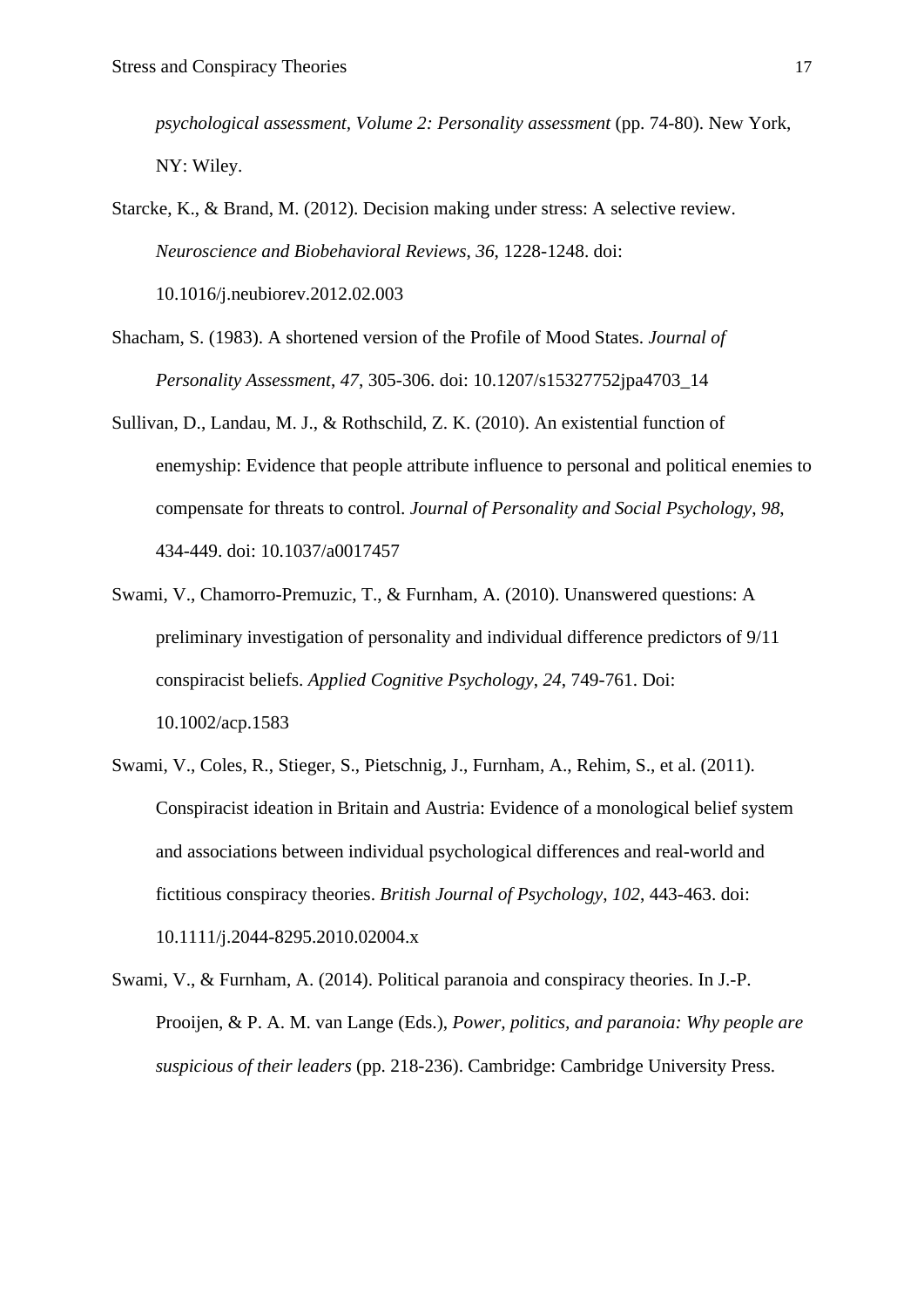- Swami, V., Voracek, M., Stieger, S., Tran, U. S., & Furnham, A. (2014). Analytic thinking reduces belief in conspiracy theories. *Cognition*, *133*, 572-585. doi: 10.1016/j.cognition.2014.08.006
- Swami, V., Weis, L., Lay, A., Barron, S., & Furnham, A. (2016). Associations between belief in conspiracy theories and the maladaptive personality traits of the Personality Inventory for *DSM-5*. *Psychiatry Research*, in press.
- Tull, E. S., Sheu, Y.-T., Butler, C., & Cornelious, K. (2005). Relationships between perceived stress, coping behavior, and cortisol secretion in women with high and low levels of internalized racism. *Journal of the National Medical Association*, *97*, 206-212.
- van Prooijen, J.-W., & Acker, M. (2015). The influence of control on belief in conspiracy theories: Conceptual and applied extensions. *Applied Cognitive Psychology*, *29*, 753- 761. doi: 10.1002/acp.3161
- van Prooijen, J.-W., & Jostmann, N. B. (2013). Belief in conspiracy theories: The influence of uncertainty and perceived morality. *European Journal of Social Psychology*, *43*, 109-115. doi: 10.1002.ejsp.1922
- Whitson, J. A., & Galinsky, A. D. (2008). Lacking control increases illusory pattern perception. *Science*, *322*, 115-117. doi: 10.1126/science.1159845
- Wood, M. J., Douglas, & Sutton, R. M. (2013). Dead and alive: Beliefs in contradictory conspiracy theories. *Social Psychological and Personality Science*, *3*, 6567-6773. doi: 10.1177/1948550611434786